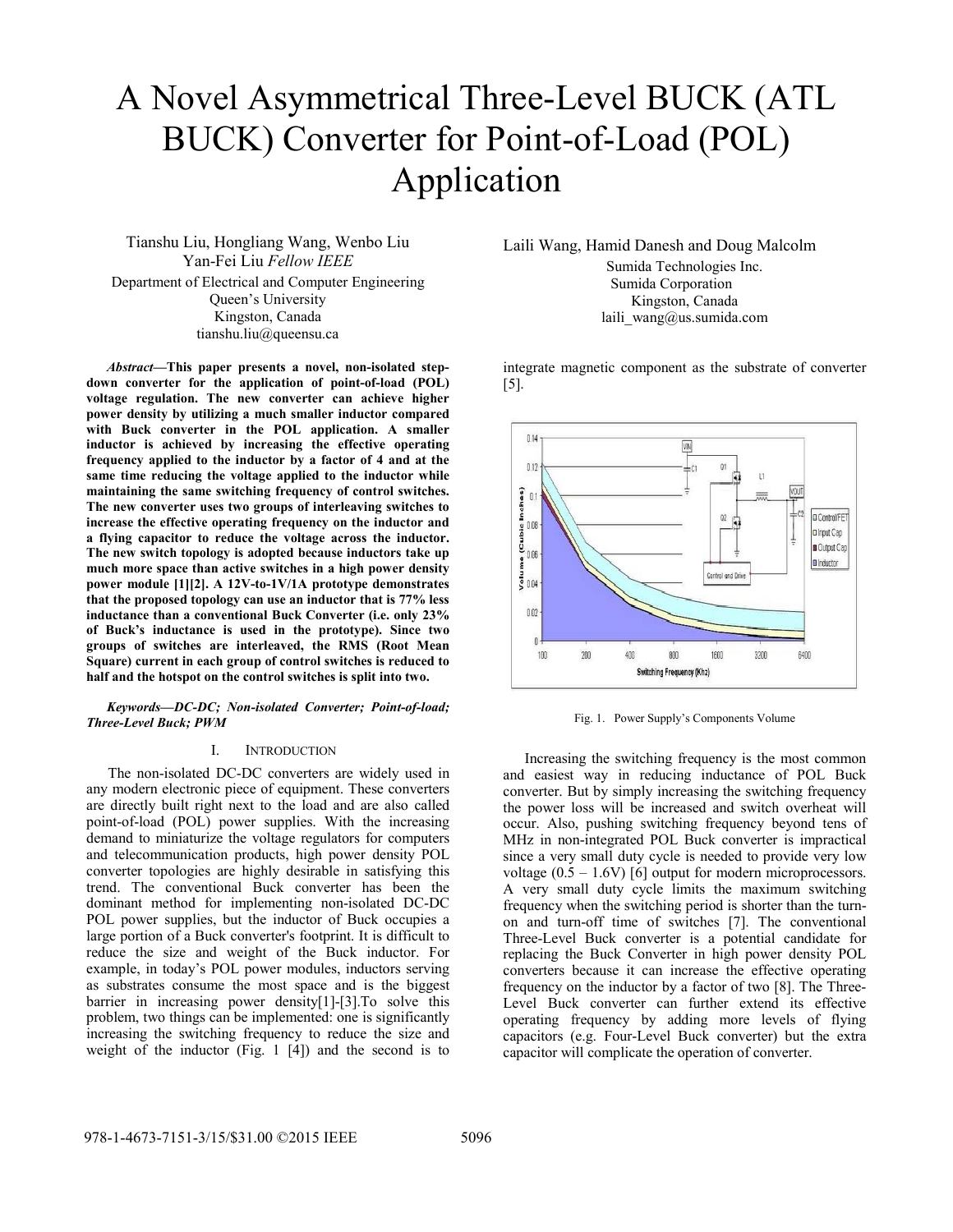The proposed Asymmetrical Three-Level Buck (ATL Buck) converter is able to extend the effective operating frequency on the inductor to four times that of control switch driving frequency and at the same time, reduce the voltage across the inductor by half. This means that the inductor in ATL Buck converter operates at 4MHz when the switches operate at 1MHz. This has been proved and demonstrated in a 12V-to-1V/1A prototype and also 77% inductance reduction than a conventional Buck converter is achieved. By using two groups of switches in an alternating fashion, the RMS (Root Mean Square) current in each group of control switches is reduced to half. The reduced RMS current will benefit the thermal dissipation in the converter.

 This paper is organized in the following manner: Section II describes the topology and operation of the proposed topology; Section III presents the experimental results and Section IV is a conclusion.

## II. ASYMETRICAL THREE-LEVEL BUCK (ATL BUCK) **CONVERTER**

## *A. Circuit Configuration*

 Fig. 2 illustrates the configuration of the proposed Asymmetrical Three-Level (ATL) Buck converter. The proposed circuit is composed of four control switches, two synchronous rectifier (SR) switches, a flying capacitor  $C_f$ and an LC filter. The flying capacitor voltage  $V_c$  is precharged to half of the input voltage  $V_{in}$  by a pre-charging circuit before staring the converter.



Fig. 2. Schematic of Asymmetrical Three-Level Buck converter

 Fig. 3 illustrates the timing diagram for each switch during steady-state. Four control switches A1, A2, B1 and B2 are driven with 90° phase difference, two SR switches are driven complimentary. In one period  $T_s$ , each control switch turns on only once but the equivalent operating frequency of supplied voltage  $V_{sw}$  to the inductor is four times extended. When either of top control switches A1 or B1 is on,  $V_{sw}$  is equal to  $V_{in}$ - $V_c$ . When either of lower control switches A2 or  $B2$  is on,  $V_{sw}$  is equal to  $V_c$ . Since the flying capacitor  $C_f$  is pre-charged to half of the input voltage, the magnitude of switch node voltages are all equal to half of the input voltage. Switches in group A and group B are interleaved. In the first



Fig. 3. Key Operation Wavefomrs of the Proposed Converter

half period (from state 1 to state 4) switch group A is on and switch group B is off. In the last half period (from state 5 to state 8), switch group B is on and switch group A is off.

#### *B. Operating States*

As illustrated in Fig.4, there are eight states in one switching period. During state 1  $(t_0-t_1)$  the control switch A1 and SR switch C1 are on, the supplied voltage to the inductor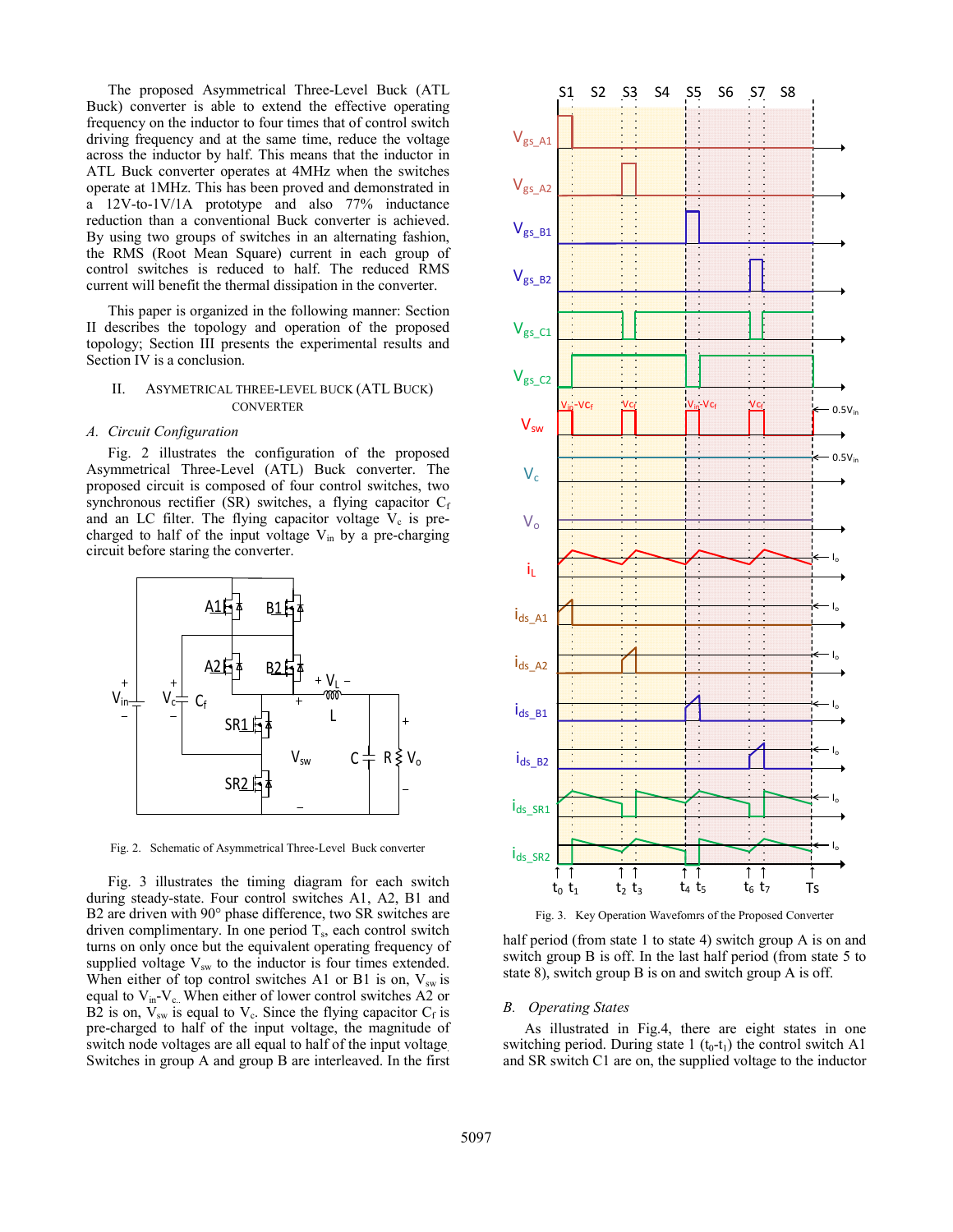is  $V_{sw}$  (V<sub>in</sub> - V<sub>c</sub> = V<sub>in</sub> – 0.5V<sub>in</sub>) which is half of the input voltage  $V_{in}$ . The flying capacitor is charged by the voltage source and the charging current is as same as inductor







<sup>(</sup>a) State 1  $(t_0 - t_1)$  (b) State 2  $(t_1 - t_2)$ , 4  $(t_3 - t_4)$ , 6  $(t_5 - t_6)$ , 8  $(t_7 - t_8)$ 

B1

 $B2\Box$ 

 $A1$ 

本

 $A2\overline{5}$ 

SR2

SR1

L

 $\frac{+V_{\perp}}{1000}$ 

 $C + R \xi V_0$ 



(c) State 3  $(t_2 - t_3)$  (d) State 5  $(t_4 - t_5)$ 



(e) State 7  $(t_6 - t_7)$ 

Fig. 4. Equivalent Circuits for Eight Operating States

 $V_{in}$   $\perp$  |  $V_c$ 

 $\ddot{}$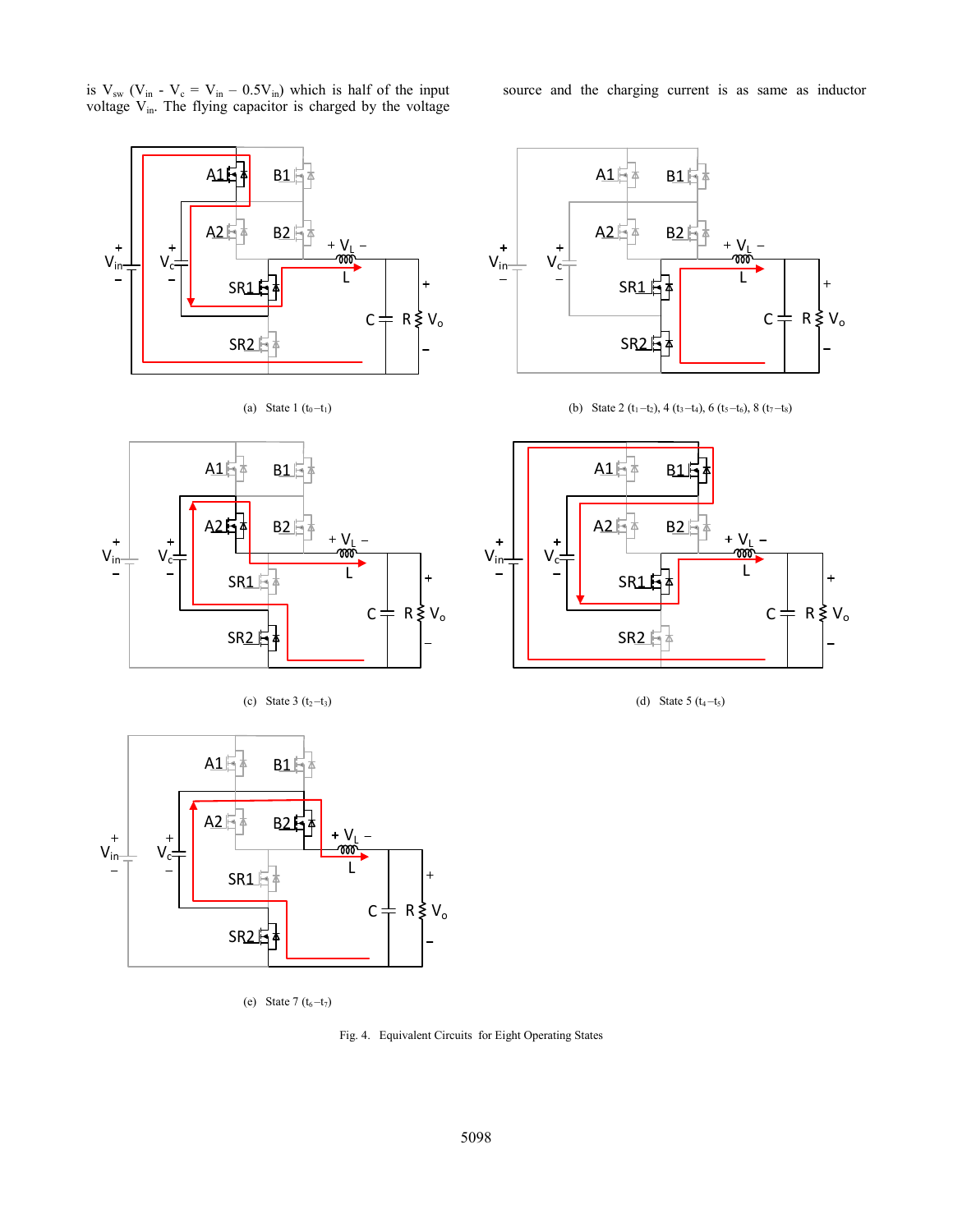current. At the end of state 1, the flying capacitor voltage  $V_c$ is a little higher than half of  $V_{in}$ . During state 2 (t<sub>1</sub>-t<sub>2</sub>), both SR switches are on and the inductor current freewheels. The flying capacitor is floating and no current flows through it. In state 3 ( $t_2$ - $t_3$ ), control switch A2 and SR switch C2 are on, the supplied voltage to the inductor is  $V_c$  which is almost half of the input voltage. The flying capacitor is discharged and the discharging current is as same as inductor current. In state 4  $(t_3-t_4)$ , both SR switches are on, the inductor current freewheels and  $V_c$  keeps constant.

States 5-8 mirror states 1-4, but control switches B1 and B2 take over for A1 and A2. In state 5  $(t_4-t_5)$ , the control switch B1 and SR switch C1 are on, the supplied voltage to the inductor is  $V_{sw}$  (V<sub>in</sub> - V<sub>c</sub> = V<sub>in</sub> – 0.5V<sub>in</sub>) which is half of the input voltage. The flying capacitor is charged again by the voltage source and the charging current is as same as inductor current. At the end of state 5, the flying capacitor voltage is a little higher than half of  $V_{in}$ . In state 6 (t<sub>5</sub>-t<sub>6</sub>), both SR switches are on and the inductor current freewheels. The flying capacitor is floating. During state 7 ( $t_6-t_7$ ), control switch B2 and SR switch C2 are on, the supplied voltage to the inductor is  $V_c$  which is almost half of the input voltage  $V_{in}$  and the flying capacitor is discharged again. In state 8 (t<sub>7</sub>-Ts), both SR switches are on and the inductor current freewheels.

#### *C. Extended Equivalent Operating Frequency*

As illustrated in Fig. 4, four control switches take turns to turn on only once in one period, and this results in four times input with a magnitude of  $0.5V<sub>in</sub>$  to the inductor. The equivalent operating frequency is four time extended.

The voltage conversion can get from  $(1)$ .  $D_{ATL}$  is the duty cycle of each control switch and it is defined as  $T_{on}/Ts$ , where  $T_{on}$  is  $t_1-t_0$ ,  $t_3-t_2$ ,  $t_5-t_4$  and  $t_7-t_6$ .

$$
\frac{V_o}{V_{in}} = 2D_{ATL} \tag{1}
$$

## *D. Reduced RMS Current in Control Switches*

To achieve the same equivalent operating frequency with the proposed converter, the conventional Three-Level Buck converter in [8] has to double switching frequency and each control switches will conduct twice. The proposed Asymmetrical Three-level Buck converter has two groups of interleaving control switches. Each control switch conducts only once in one period. Thus, the RMS current of each control switch is reduced by half in the proposed circuit.

#### *E. Inductance and Inductor Volume Reduction*

For the given design specification in Table 1, the inductance required in the Buck converter can be designed according to equation (2) [9].

$$
L_{BUCK} = \frac{V_L \cdot D}{\Delta i_L \cdot f_s} = \frac{(V_o - \frac{V_o^2}{V_{in}})}{\Delta i_L \cdot f_s}
$$
 (2)

TABLE I. DESIGN SPECIFICATION COMPARISON

|                                                       | <b>Buck Converter</b> | <b>New Topology</b>  |
|-------------------------------------------------------|-----------------------|----------------------|
| $V_{in} \rightarrow V_{o}$                            | $12V \rightarrow 1V$  | $12V \rightarrow 1V$ |
| L.                                                    | 1 A                   | 1 A                  |
| Λi                                                    | 200mA (20%)           | 200mA(20%)           |
| <b>Voltage on Inductor</b>                            | 11 V                  | 5V                   |
| <b>Control Switch(es)</b><br><b>Driving Frequency</b> | 1 MHz                 | 1 MHz                |
| <b>Equivalent Frequency on</b><br>the Inductor        | 1 MHz                 | 4MHz                 |
| Inductance                                            | 4.58uH                | 1.04uH               |

In the new topology the supplied input voltage  $V_{sw}$  to inductor is almost half of  $V_{in}$  in state 1, 3, 5, 7 due to the flying capacitor, so the new conversion ratio is doubled as in (1). Besides, the equivalent operating frequency of the proposed circuit is four times that of the Buck converter, thus the inductance in the ATL Buck converter can be calculated from equation (3).

$$
L_{ATL} = \frac{V_{L\_ATL} \cdot D_{ATL}}{\Delta i_L \cdot f_{s\_ATL}}
$$
 (3)

Substitute  $D_{ATL} = \frac{1}{2}$  $A_{\text{Z}} = \frac{V_{\text{o}}}{2V}$ *in*  $D_{ATL} = \frac{V_o}{2V_{in}}$  from (1) into (3) yields (4).

$$
L_{ATL} = \frac{(\frac{1}{2}V_{in} - V_o) \cdot (\frac{V_o}{\frac{1}{2}V_{in}})}{\Delta i_L \cdot (4f_s)} = \frac{(V_o - \frac{2V_o^2}{V_{in}})}{4 \cdot \Delta i_L \cdot f_s}
$$
(4)

 Based on the design specification in Table.1, the inductance of the ATL Buck converter is reduced to 23% (i.e.  $L_{ATL}$ =1.04  $\mu$ H) of that of the Buck converter (i.e.  $L_{BUCK}$ =4.58  $\mu$ H) in order to achieve same inductor ripple.

 The core volume ratio can be obtained by using Area Product concept [10] which is a quantitative estimation method of a core. The core volume can be obtained from (5) [11], where  $K_v$  is a constant related to volume factor, *W* is the maximum energy of the inductor, *Ku* represents window utilization factor of the core,  $B_m$  is the maximum flux density and  $J_w$  is the current density in coils.

$$
Vol_{core} = K_v \left(\frac{2W}{K_u B_m J_w}\right)^{\frac{3}{4}}
$$
 (5)

 The volume ratio can be obtained from (6) when the same core is used for both circuits. The inductor volume of ATL converter only takes 33% of Buck's.

$$
\frac{Vol_{ATL}}{Vol_{Buck}} = \left(\frac{W_{ATL}}{W_{Buck}}\right)^{\frac{3}{4}} = \left(\frac{L_{ATL}}{L_{Buck}}\right)^{\frac{3}{4}} = 0.33
$$
 (6)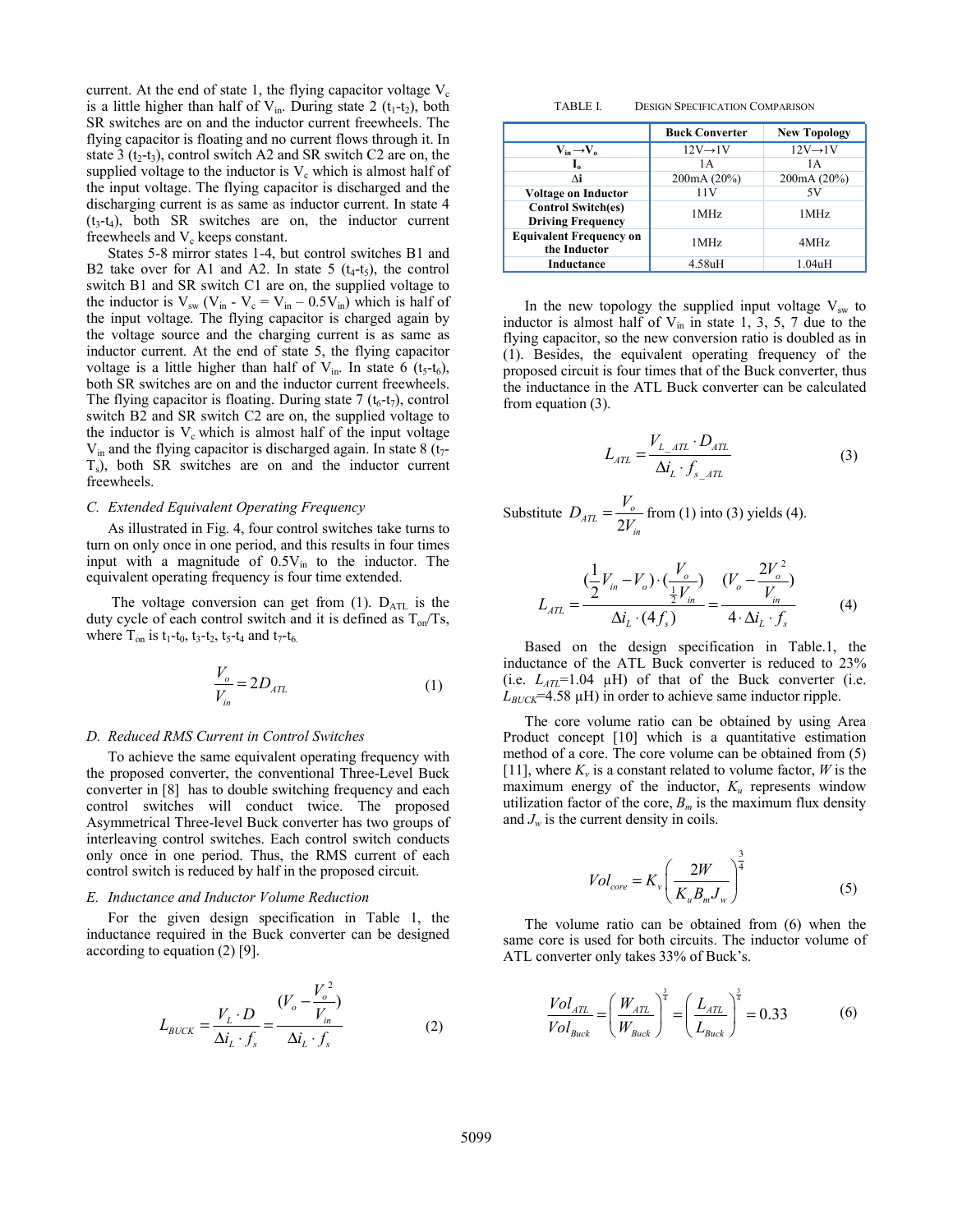### *F. Flying Capacitor Voltage Ripple*

It is also noted that the voltage ripple for ATL Buck converter is smaller because the capacitor current frequency is 4 times of Buck converter's (using (7) [9]).

converter's (using (7) [9]).  
\n
$$
\Delta v = \frac{\Delta i_L}{8C_f \cdot f_s}
$$
\n(7)

The value of flying capacitor should be selected based the current flowing through the flying capacitor to guaranty no significant capacitor voltage drop. In one period, the flying capacitor is charged and discharged twice, the charging and discharging time should b be balanced to stabilize the flying capacitor voltage in the steady state.

#### *G. Inductance Reduction in Different Outpu t Voltage*

For the same switching frequency of c ontrol switches, inductance ratio between the ATL Buck converter and Buck Converter is obtained from (8).

Inductance Ratio = 
$$
\frac{L_{ATL}}{L_{BUCK}} = \frac{\frac{1}{4}(V_o - \frac{2V_o^2}{V_{in}})}{(V_o - \frac{V_o^2}{V_{in}})}
$$
(8)

This ratio is only related to the input and output voltage. For the application of 12V input voltage, the inductance can be further reduced in higher output voltage. Fig. 5 illustrates the inductance ratio in different output voltag ge. For the 3.3V output voltage, only 16% of Buck's inductance is needed in the Asymmetrical Three-Level Buck converter to achieve same inductor current ripple.



Fig. 5. Inductance Ratio in Different Output Voltage

#### III. EXPERIMENTAL VERIFICATION

An experimental converter prototype with h 12V input and 1V output was built and tested to prove the proposed topology. Experimental waveforms are displayed in Fig. 6. It

is shown that the driving s signal of control switch A1 (in channel 4) is 1MHz and the equivalent operating frequency on the inductor (in channel 1 ) is 4MHz. The inductor current ripple is 20% of the output current as required in the specification (Table. 1) and the output voltage (in channel 2) stabilized at 1V.



## CH1: Switching Node Voltage CH2: Output Voltage CH3: Inductor Current CH4: Switch A1 Driving Signal

Fig. 6. Experimental Waveforms

#### IV. CONCLUSTION

This paper has presented d a novel Asymmetrical Three-Level Buck converter for the application of point-of-load. The effective operating frequency of this converter is extended to four times that of the switch driving frequencies. This new topology can significantly reduce the size of the inductor in a point-of-load power module. The inductance in proposed circuit is reduced to 23% that of the Buck converter's inductance as proved in the experimental prototype. Moreover, the core volume can be reduced to 33% of Buck's. The power density of the POL converter is significantly improved. Besides, the interleaved two groups of controls helps reducing th he RMS current in each control switch to half compared with the conventional Three-Level Buck converter.

#### **REFERENCES**

- [1] Y. Su, W. Zhang, Q. Li, F. C. Lee, M. Mu, T. Bradley, and V. Tech, "High Frequency Integrated Point of Load (POL) Module with PCB Embedded Inductor Substrate," *Energy Convers. Congr. Expo. (ECCE), 2013 IEEE*, pp. 1243 –1250, 2013.
- [2] T. O'Donnell, R. Meere, F. M. F. Rhen, S. Roy, and S. C. O'Mathuna, "Thin-Film-Integ grated Power Inductor on Si and Its Performance in an 8-MHz Buck Converter," IEEE Trans. Magn., vol. 44, no. 11, pp. 4096–4099, Nov. 2008.
- [3] Altera, "Voltage Mode Synchronous PWM Buck with Integrated Inductor," 2015. http://www.altera.com/literature/ds/EN2342QI\_09520.pdf. [Online]. Available: